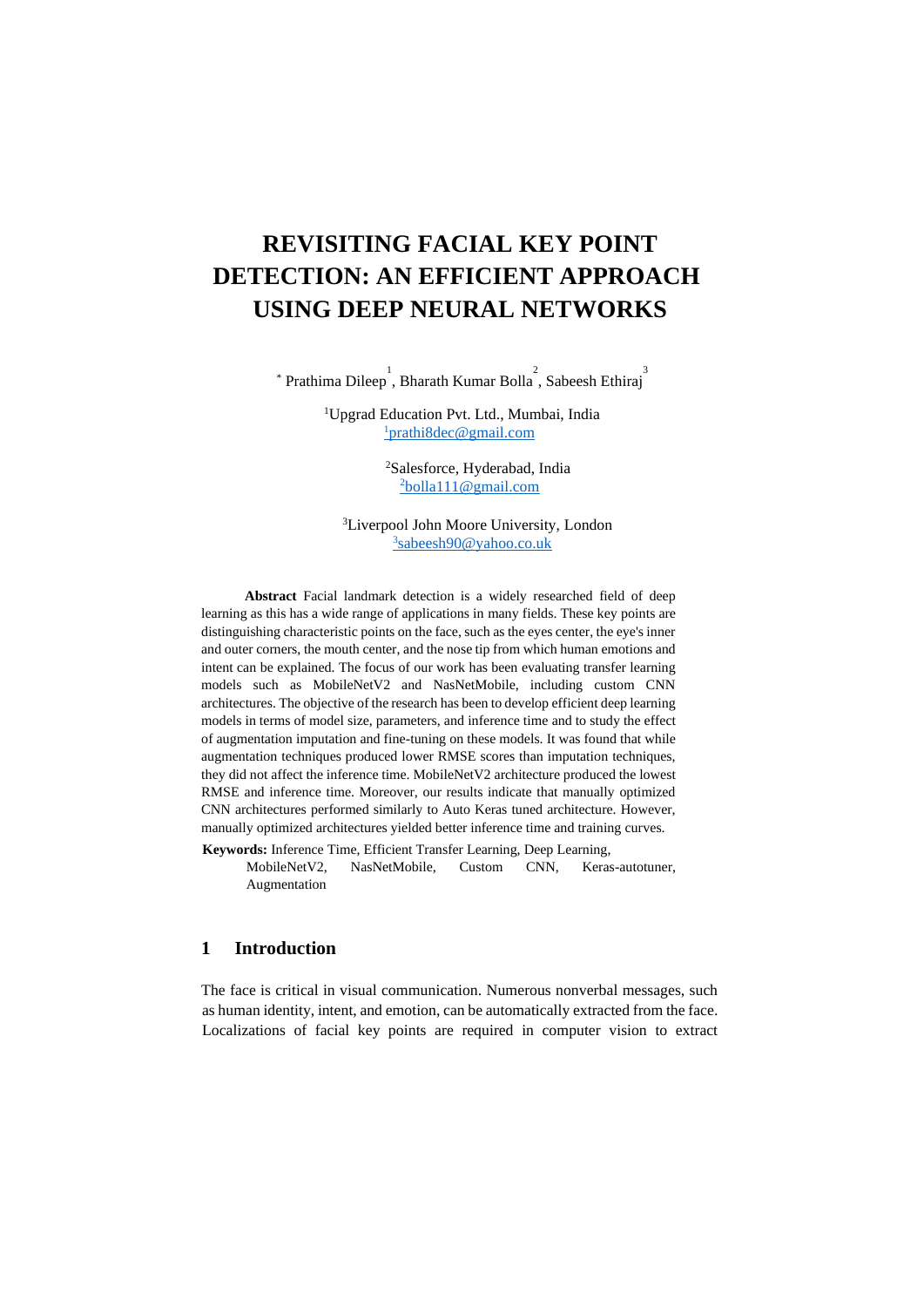nonverbal cues of facial information automatically. The term "facial appearance" refers to the distinct patterns of pixel intensity around or across facial landmarks or key points. These key points represent those critical features on a human face, such as the eyes, nose, eyebrows, lips, and nose from which information about a person's emotion or intent can be identified. Once correctly identified, they can be used to train deep learning algorithms to perform various classification tasks. Their applications include computer interaction, entertainment, drowsiness detection, biometrics, emotion detection, security surveillance, and a range of medical applications. However, the practical applications of these models depend on the speed of inference of these models and their deployability on Edge and mobile devices that have lower computational powers. This research aims to evaluate various transfer learning and custom models in terms of inference time, model size to test their deployability on Edge / mobile devices.

In this work, we used the Facial Key Point Detection dataset from Kaggle. The dataset consists of the training variables and 15 target variables, the facial key points representing various facial features. Deep learning models using custom and transfer learning architectures such as Resnet50, MobileNetV2, NasnetMobile have been built using baseline and by combining various augmentation techniques to identify the ideal model. Additionally, the architectures have been evaluated in terms of parameter count, disc requirements, and inference timings to determine their suitability for deployment on computationally less intensive devices. We have compared our results with other state-of-the-art architectures and found that our models have higher efficiency, hence achieving the objective of this research.

# **2 Literature Review**

Facial landmark detection algorithms can be classified into three broad categories [1] based on how they model the facial appearance and shape: holistic, Constrained Local Model (CLM), and regression based. Holistic methods mainly include Active Appearance Models (AAM) [2] and fitting algorithms. AAM works on the principle of learning from the whole face patch and involves the concept of PCA, wherein learning takes place by calculating the difference "I" between the greyscale image and an instance of the model. The error is reduced by learning the parameters like any conventional machine learning algorithm. CLM methods are slightly better than the holistic approaches as they learn from both the globalized face pattern and the local appearance from the nearby facial key points. They can be probabilistic or deterministic. They consist of two steps [3], the initial step where the landmarks are located independent of the other landmarks. In this second step, while updating the parameters, the location of all the landmarks is updated simultaneously. In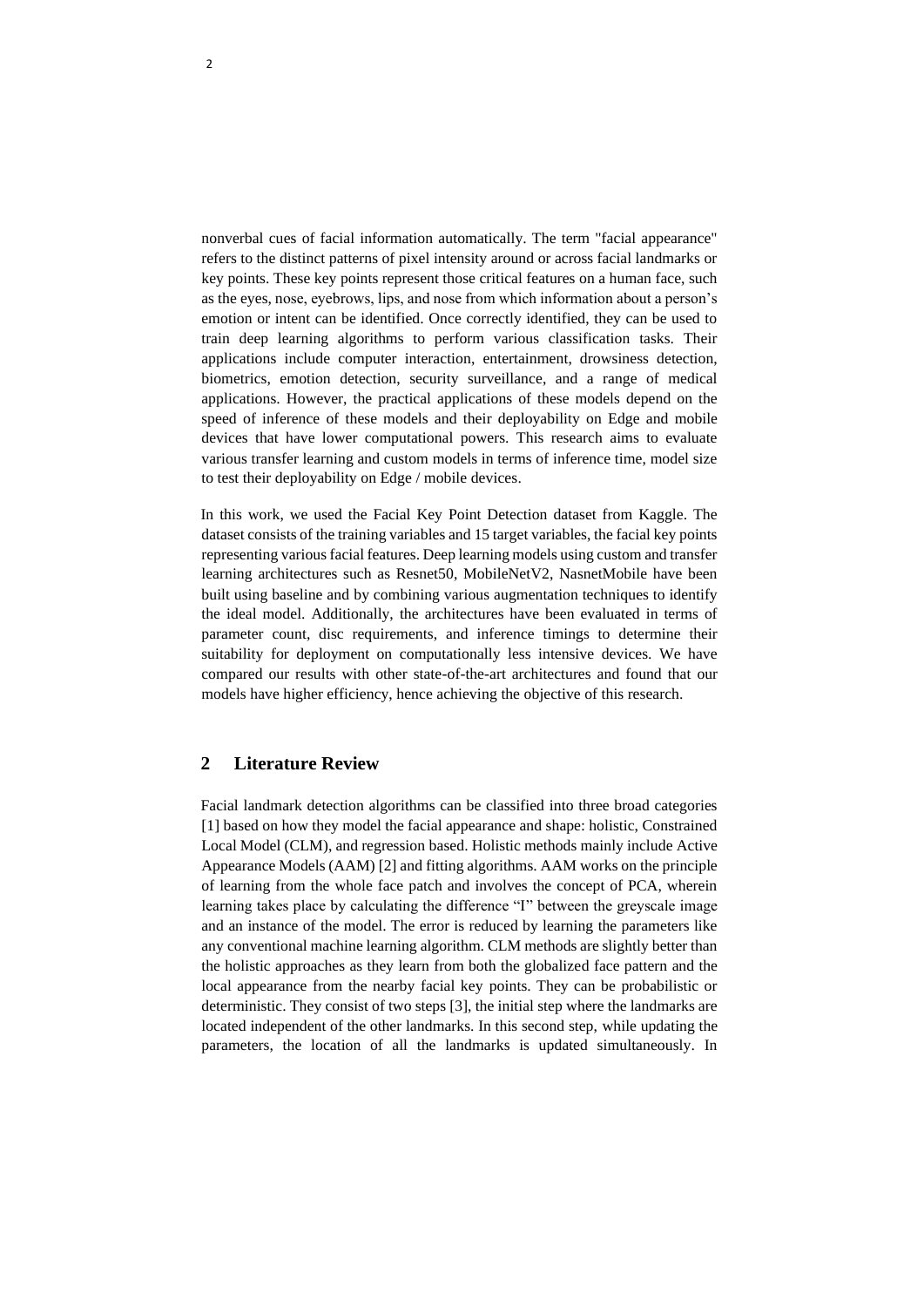regression-based approaches, there is no initial localization of the landmark; instead, the images are mapped directly to the co-coordinates of these landmarks, and the learning is done directly. These methods may be direct or cascaded. However, with the advent of deep learning algorithms, convolutional neural networks have replaced conventional regression methods with state-of-the-art results. These methods are faster and more efficient. Convolutional neural networks using LeNet have been used in many state-of-the-art works. The principles of LeNet have been used to build many custom architectures, which have shown reduced training time [4] and reduced RMSE scores.

The performance of a machine learning model also depends mainly on the type of algorithm being used. Some of the popular datasets [1] on which deep learning algorithms have been used with promising results are BU-4DFE with 68 landmark points (RMSE – 5.15), AFLW with 53 landmark points (RMSE-4.26), AFW with five landmark points (RMSE – 8.2), LFPW with 68 landmark points (RMSE – 5.44), Ibug 300-W with 67 landmark points (RMSE  $-$  5.54). Most of the deep learning algorithms have utilized methods such as Task constrained deep convolutional network (TCDCN) [5], Hyperface [6], 3-Dimensional, Dense Face Alignment (3DDFA) [7], Coarse to Fine Auto Encoder Techniques (CFAN) [8] in achieving relatively higher accuracies.

Inception architecture [9] has been used on a similar Kaggle dataset achieving an RMSE score of 2.91. Resnet has also been used in work done by [10], achieving an RMSE of 2.23. Similar work done using the LeNet architecture [4] achieved an RMSE score of 1.77. As more evidence was produced favouring custom architectures, the focus was directed to build Custom CNN networks for facial key point detection. A comparative study was done [11] using both custom and transfer learning architectures. Custom architectures were able to achieve lower RMSE scores (1.97). A similar custom model consisting of 14 layers [12] produced an RMSE score of 1.75. As evident above, attaining higher accuracy by making deep learning algorithms more efficient and precise has been the target of various studies.

Tuning of deep learning models is also critical in achieving high accuracies. The Keras tuner library [13] has been widely used to achieve this. Fine-tuning efficiency has been further established in the classification plant leaves disease [14], where fine-tuning architectures such as Resnet50, DenseNet121, InceptionV4, and VGG16 have been used.

Lightweight models such as MobileNetV2 and NasnetMobile have been gaining popularity recently due to the ease of their deployability. MobileNetV2[15] utilizes the concept of depth-wise separable convolution to reduce the number of training parameters without affecting the accuracy of a model. They are ideal for tasks such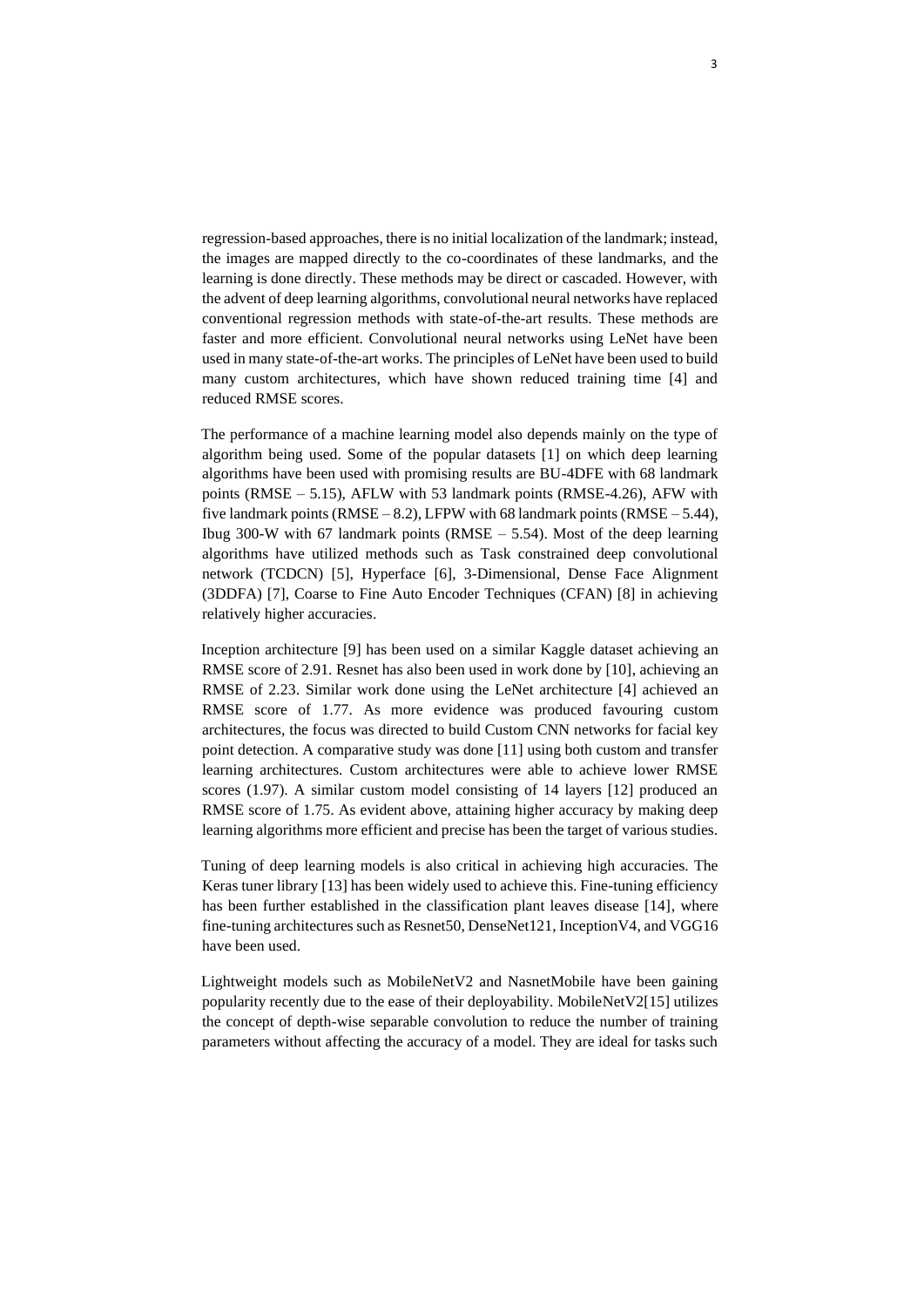as recognition of palm prints [16], breast mammogram classification [17], and the identification of proper wearing of facemask [18]. Similar models like MobileNetV2 have also been built to achieve similar accuracy with fewer parameters, as in the case of PeleeNet [19]. In Deep Learning, simple transfer learning should be avoided, as it necessitates layer fine tuning [20].

# **3 Research Methodology**

## **3.1 Dataset description**

The dataset for this paper has been taken from the Kaggle competition [21]. There are 7049 images in this dataset and 15 facial key points representing various parts of the face such as eyebrows, eyes, nose, and lips in the training dataset. These facial key points represent the target variables. The test dataset consists of 1783 images. The dataset consists of images of 96x96 size with a one-channel dimension (grayscale images). The distribution of null values is shown below in Figure 1. 69.64% of the data points contain at least one null value in the facial key points, while 30.36% of the images consists of all key points



#### **3.2 Image Pre-processing**



*Figure 2. Visualization of Images*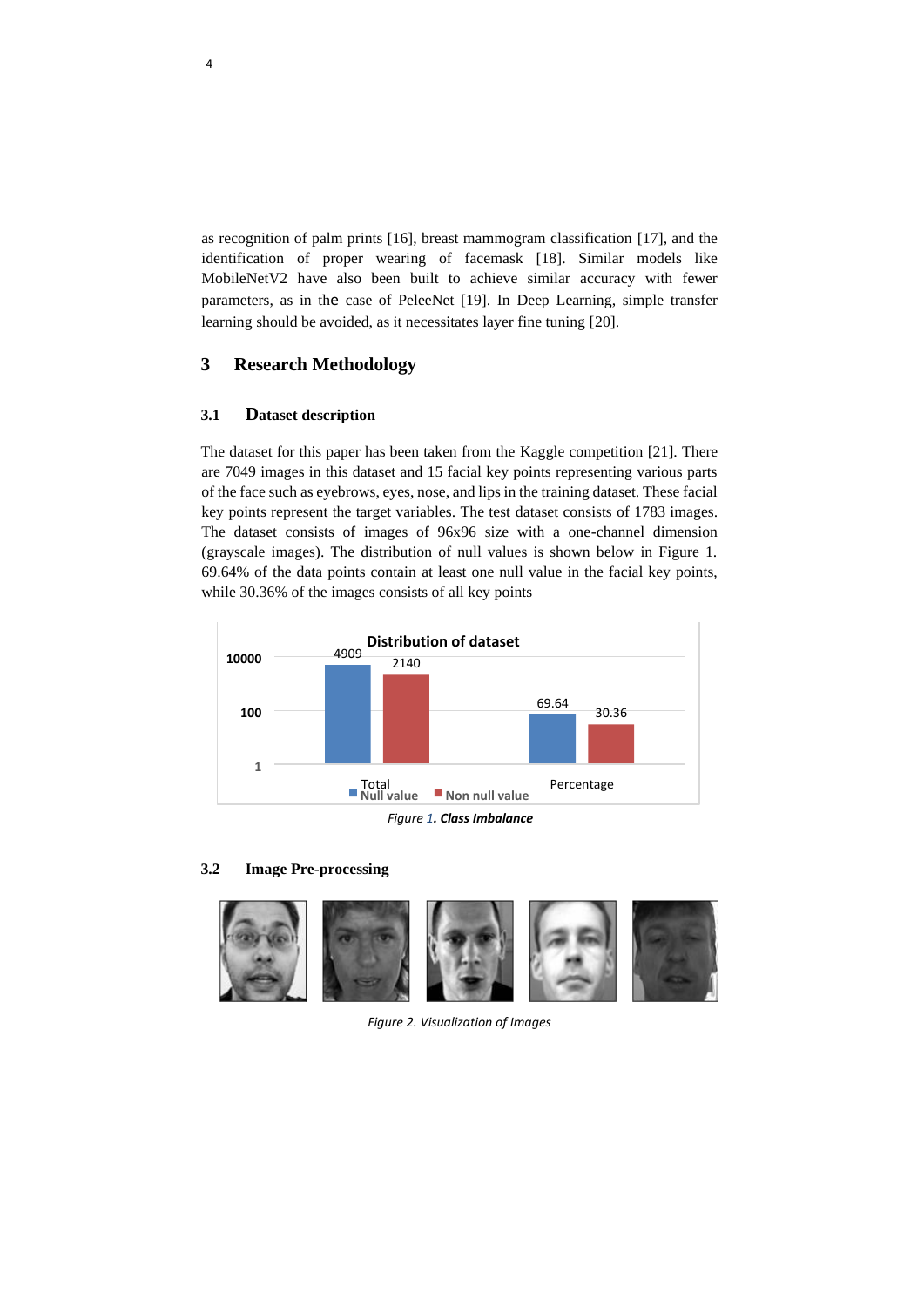As mentioned below in the models' section, transfer learning architectures such as MobileNetV2 and NASNetMobile are used on this dataset along with customdesigned CNN architectures. These pre-trained networks require the input image to be in a three-channel format, and NASNetMobile requires the image size to be 224x224x3. Hence the images are converted to the appropriate format. The raw image, along with the corresponding facial key points, is shown in Figure 2.

#### **3.3 Imputation techniques**

**Forward fill & K-Nearest Neighbour (KNN) imputation** Forward fill is an imputation technique where the subsequent null values are filled with the previous valid observations. KNN works on imputing the missing value by predicting the nearest neighbour to a particular datapoint.

#### **3.4 Data Augmentation**

Figure 3 depicts a few of the augmentations used in this paper, such as random rotation, brightness, shift, and noise. These procedures were applied offline on the dataset's non-null subset.



*Figure 3. Rotation, Brightness, Shift and Random noise augmentation*

#### **3.5 Inference Time**

The Inference times of various models have been calculated on 100 images. It can be defined as shown in Equation 1

Inference time of the Total test dataset

Inf time on 100 images  $=$ 

Number of test images in the test dataset

Equation 1. Inference Time Calculation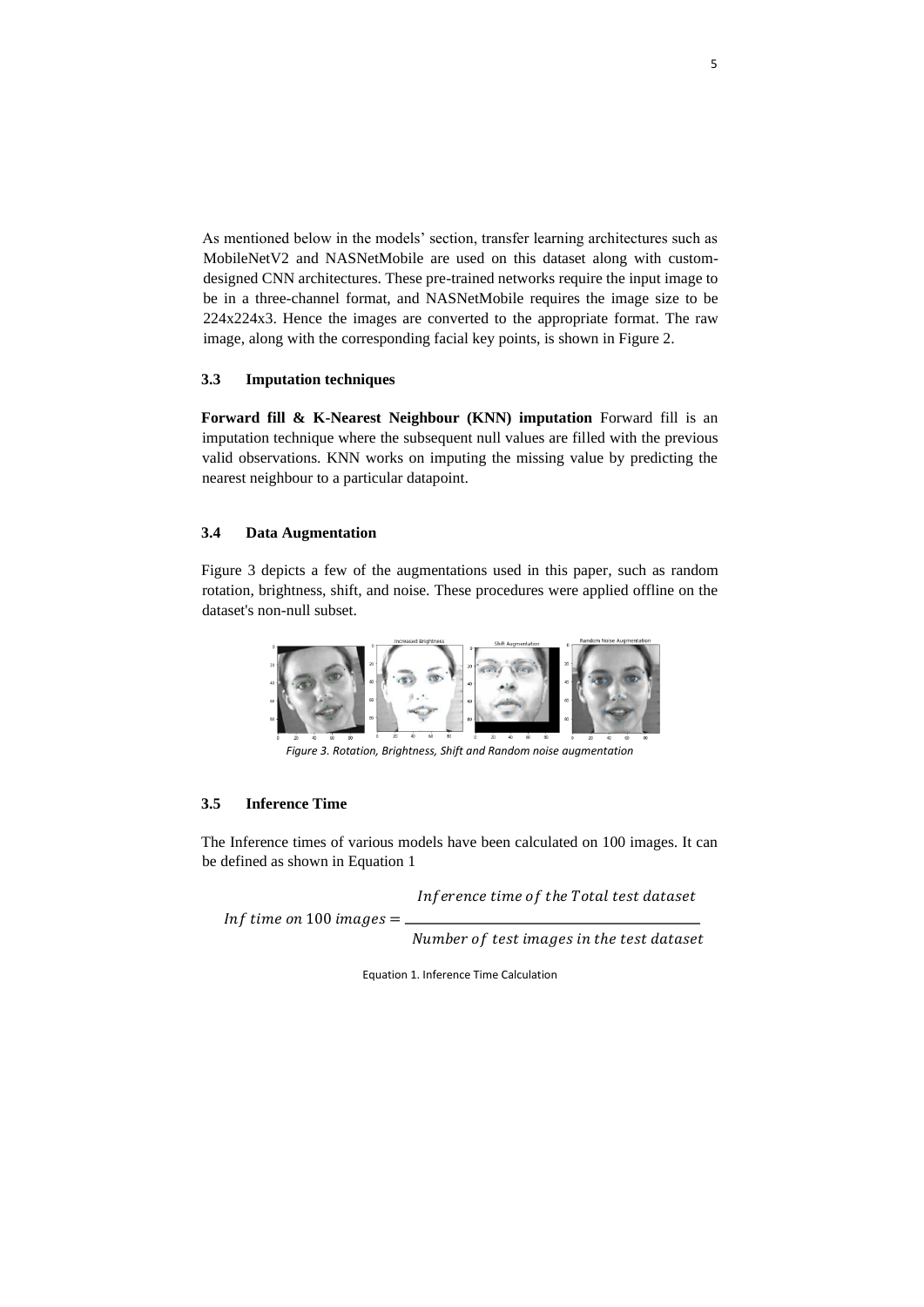#### **3.6 Loss functions**

The current problem is framed as a regression model where the target variable is a continuous numeric variable, the loss function used here is mean squared error. Mean squared error is defined by the following equation.

Mean Squared Error 
$$
=
$$
  $\frac{1}{n} \sum_{i=1}^{n} (y_i - \widehat{y}_i)^2$ 

*Equation 2. Mean Squared Error - Loss function* 

## **3.7 Evaluation metrics**

The evaluation metric used in this regression problem is the root mean squared error (RMSE) as shown in Equation 3

$$
= \sqrt{\frac{1}{n} \sum_{i=1}^{n} (y_i - \hat{y}_i)^2}
$$
  
Root Mean Squared Error

*Equation 3. Root Mean Squared Error*

#### **3.8 Model Architecture**

Two different models have been built here, Custom models and Transfer learning models, namely MobileNetV2 and NasnetMobile. Tuning is done using the Keras tuner library.

| <b>Custom Models</b>               | <b>Total parameters</b> | Model size (MB) |
|------------------------------------|-------------------------|-----------------|
| <b>Baseline CNN</b> model          | 1,890,366               | 7.6             |
| Manually Optimized CNN             | 235,834                 | 1.0             |
| Keras Optimized CNN- No imputation | 306,750                 | 1.27            |
| Keras Optimized CNN - Forward fill | 246,478                 | 1.03            |
| Keras Optimized CNN - KNN imputed  | 246,062                 | 1.58            |
| Keras Optimized CNN - Augmentation | 364,318                 | 1.50            |
| MobilenetV2                        | 2,257,984               | 9.66            |
| <b>NasNetMobile</b>                | 4.301.426               | 18.48           |

*Table 1. Parameter / Model size comparison of all architectures*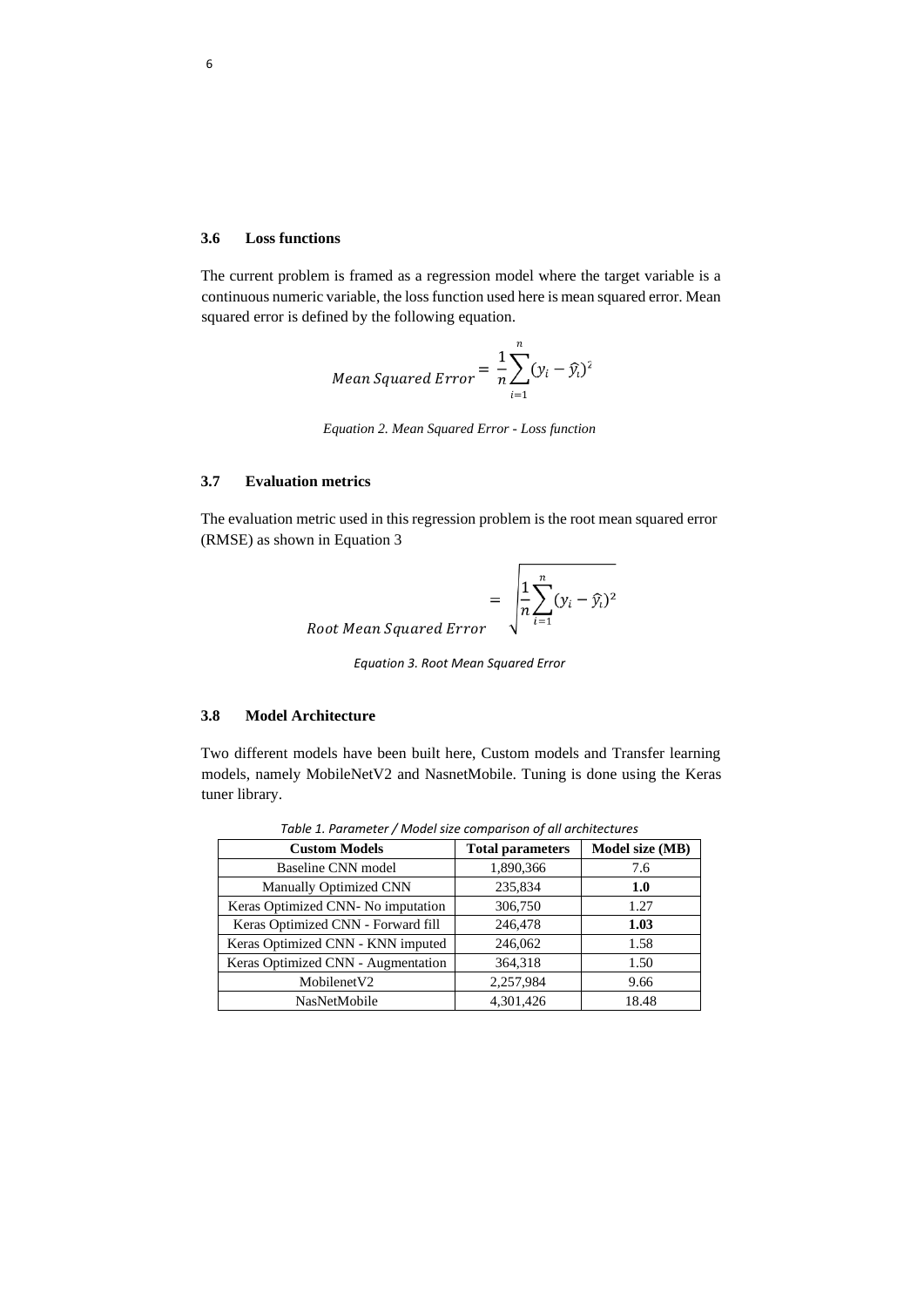**Custom Models.** Three different custom models have been built using baseline architecture, manual tuning, and Keras auto-tuning. The custom models are tuned sequentially to arrive at the best-performing model in terms of RMSE scores. The model's parameter count is listed in Table 1. Additionally, complete fine-tuning of transfer learning architectures was performed—the model's tuning results in a reduction in the number of parameters. Manually tuned Custom models have the least parameters with an insignificant difference in RMSE scores, as seen in Figure 6. Further, the tuned model's size is lesser than non-tuned models, with **manually tuned models having the least size** (1.0 MB). The model architecture of the manual tuned and the Keras tuned model is shown below in Figure 4.



*Figure 4. Manually Tuned CNN (Left) and Keras Tuned CNN architecture (Right)*

**MobileNetV2 and NASNetMobile**. Transfer learning architectures such as MobileNetV2 and NASNetMobile have been customized to solve our regression problem. The original weights from the Imagenet classification have been used. The topmost softmax classification has been replaced with a GAP + Regression (Dense Layer) to predict the facial key points. The models are experimented with using the original baseline weights of imagenet and by completely fine-tuning all the layers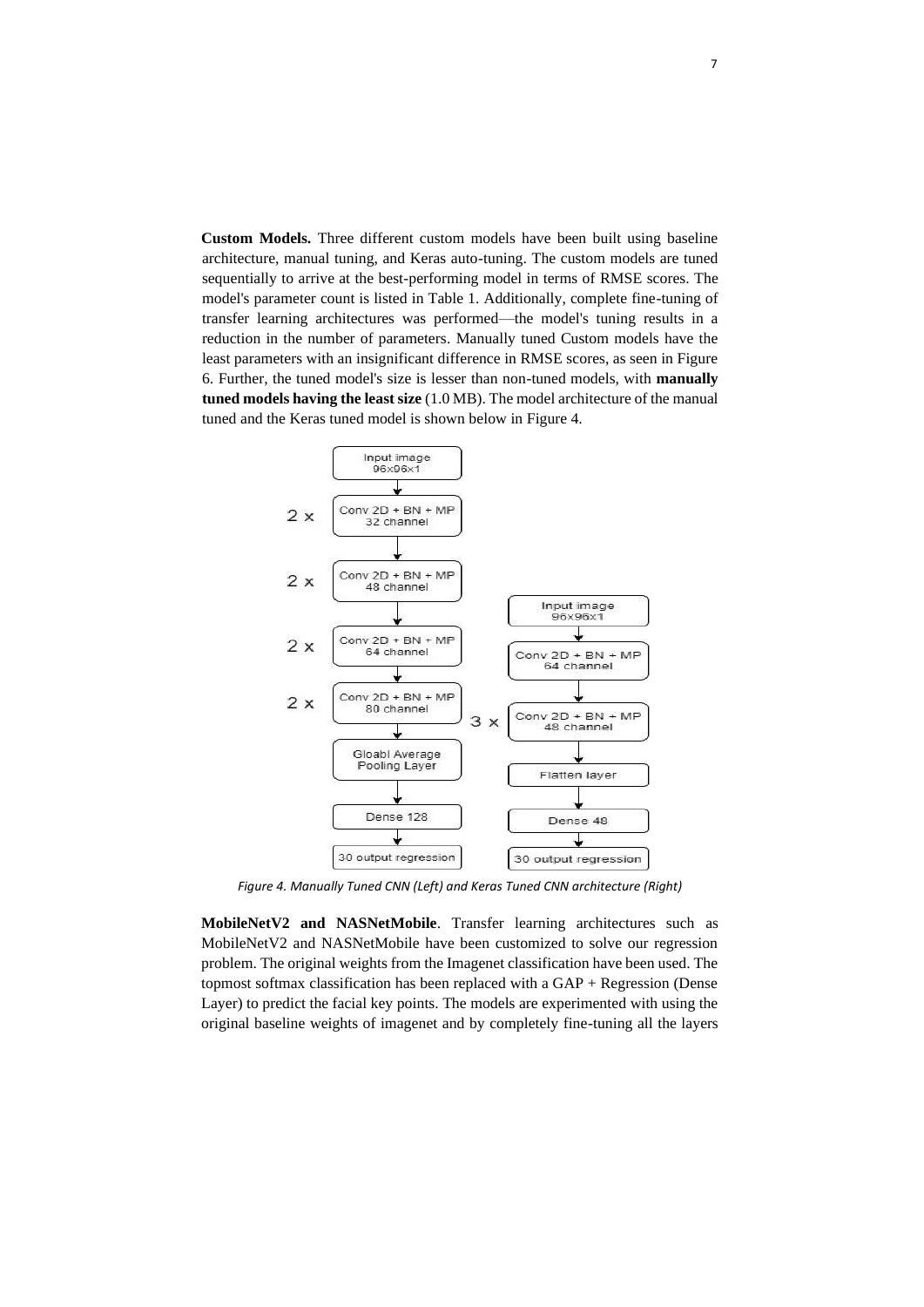of the architecture to evaluate the RMSE scores and inference time on prediction. The model architectures are shown in Figure 5

# **4 Results**

The results of the experiments have been explained in the following subsections consisting of Evaluation of RMSE scores, model size, and number of parameters



*Figure 5. MobilenetV2 (left) and NasnetMobile architecture (right)* 

#### **4.1 Evaluation of RMSE scores**

RMSE scores on the test dataset have been calculated for both custom and transfer learning models, as shown in Figure 6 and Figure 7.

**Huge Parameters of Baseline models.** The initial baseline model was created using the conventional architecture without tuning the layers among the custom models. Figure 6 show that the Custom baseline model outperformed the manually optimized and Keras fine tuner optimized models; however, manually optimized models performed similarly to Keras fine tuner optimized models.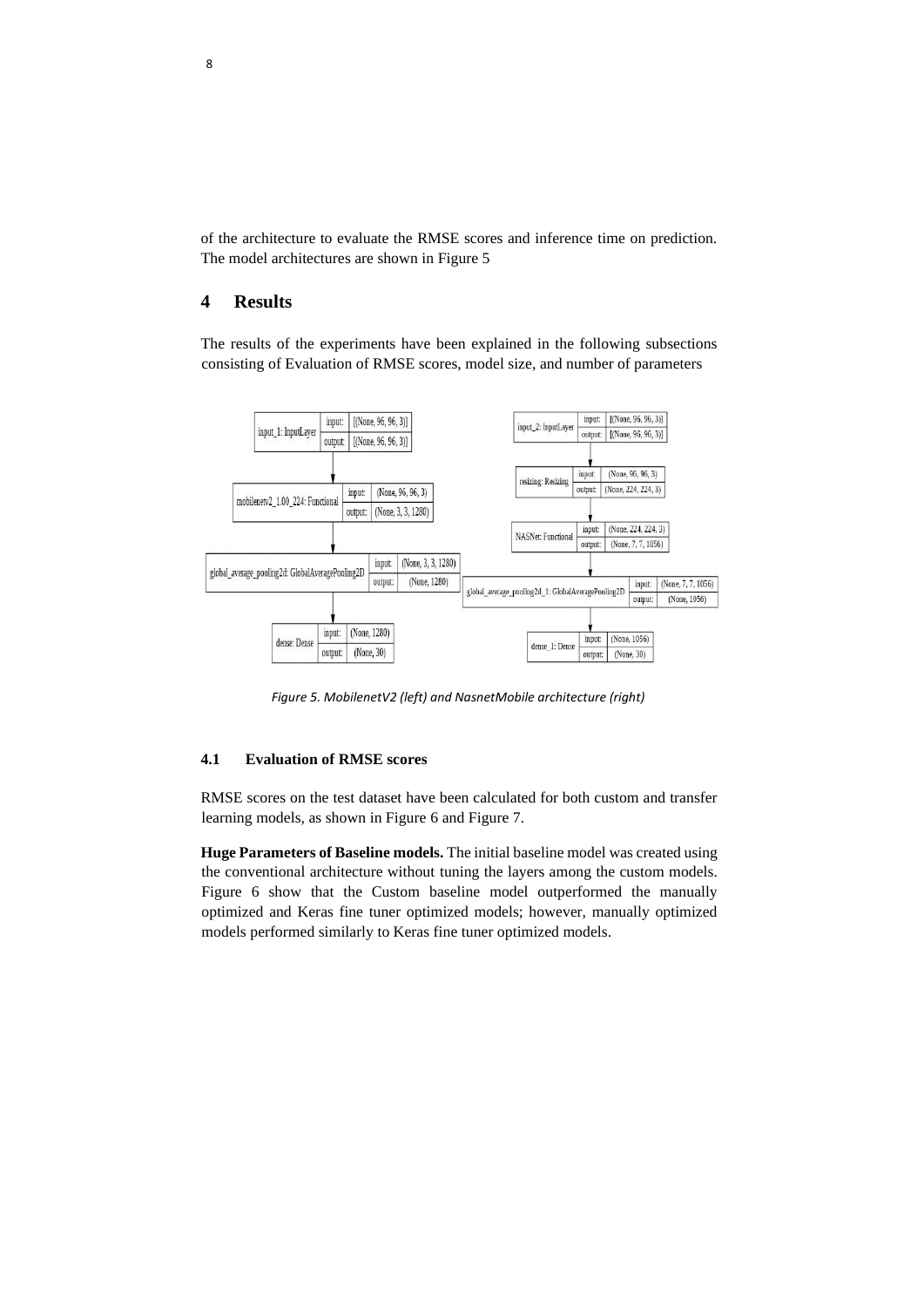

*Figure 6. RMSE scores of Custom CNN models* 

It's worth noting that both fine-tuned MobileNetV2 and NASNetMobile trained on augmented data exhibit a 4-5x improvement in RMSE scores compared to their nonfine-tuned counterparts (Figure 7). Surprisingly, compared to its non-finetuned counterpart, fine-tuned MobileNetV2 demonstrated a 2x improvement in RMSE on KNN imputed data.



*Figure 7. RMSE scores of Transfer Learning Models* 

| Models                     | N <sub>0</sub> | Forward fill | <b>KNN</b>  | Aug      |
|----------------------------|----------------|--------------|-------------|----------|
|                            | Imputation     | Imputation   | imputation  |          |
| MobileNetV2 baseline model | Similar        | Similar      |             |          |
| MobileNetV2 fine tuned     | performance    | performance  | $^{++}$     | $^{+++}$ |
| NasNet baseline model      | Similar        | Similar      | Similar     |          |
| NasNet Model fine-tuned    | performance    | performance  | performance | $+++$    |

*Table 2. Comparison of RMSE performance of transfer learning models*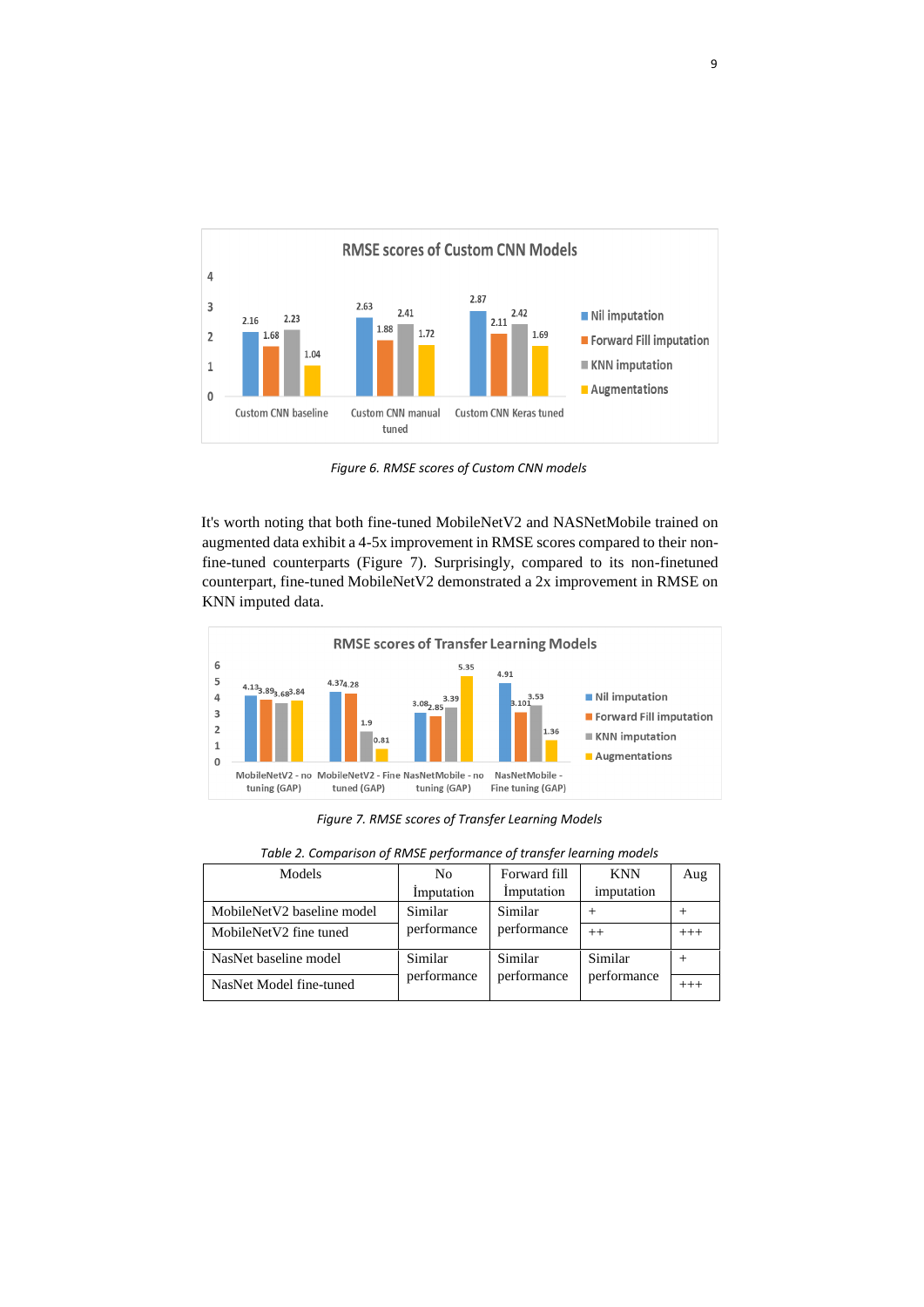**Supremacy of Models Trained on Augmented Data.** As seen in Table 2 and Table 3, augmentation of custom models results in a significant increase in the performance of the models. A sharp decrease in the RMSE scores on the fine-tuned model shows that augmentation performs better than any imputation technique.

#### **4.2 Evaluation of Model size and parameters**

Among all the models built, manually tuned custom models have the least number of parameters (235K) and least model size against Keras auto-tuned custom models trained on different kinds of imputation techniques and augmentation (Figure 8). However, in the case of augmentation, Keras auto-tuned models slightly outperform custom models at the cost of increasing the number of parameters and model size.



*Figure 8. Model parameters vs. Model Size – All Models* 

| Table 3. Inference Time Analysis |                    |                       |                            |          |  |  |
|----------------------------------|--------------------|-----------------------|----------------------------|----------|--|--|
| Model                            | No impute<br>(sec) | Forward<br>Fill (sec) | <b>KNN</b><br>Impute (sec) | Aug(sec) |  |  |
| <b>CNN Baseline model</b>        | 1.99               | 1.97                  | 1.98                       | 2.01     |  |  |
| <b>CNN Manual tuned model</b>    | 1.4                | 1.33                  | 1.34                       | 1.34     |  |  |
| CNN Keras tuned                  | 2.72               | 1.52                  | 4.19                       | 3.58     |  |  |
| <b>MobileNetV2 - Baseline</b>    | 0.89               | 0.86                  |                            | 0.83     |  |  |
| MobileNetV2 - Fine tuned         | 0.84               | 0.82                  | 0.82                       | 0.88     |  |  |
| NasNetMobile - Baseline          | 8.46               | 8.4                   | 8.17                       | 7.87     |  |  |
| NasNetMobile - Fine tuned        | 7.95               | 7.96                  | 8.01                       | 7.68     |  |  |

#### **4.3 Inference time analysis**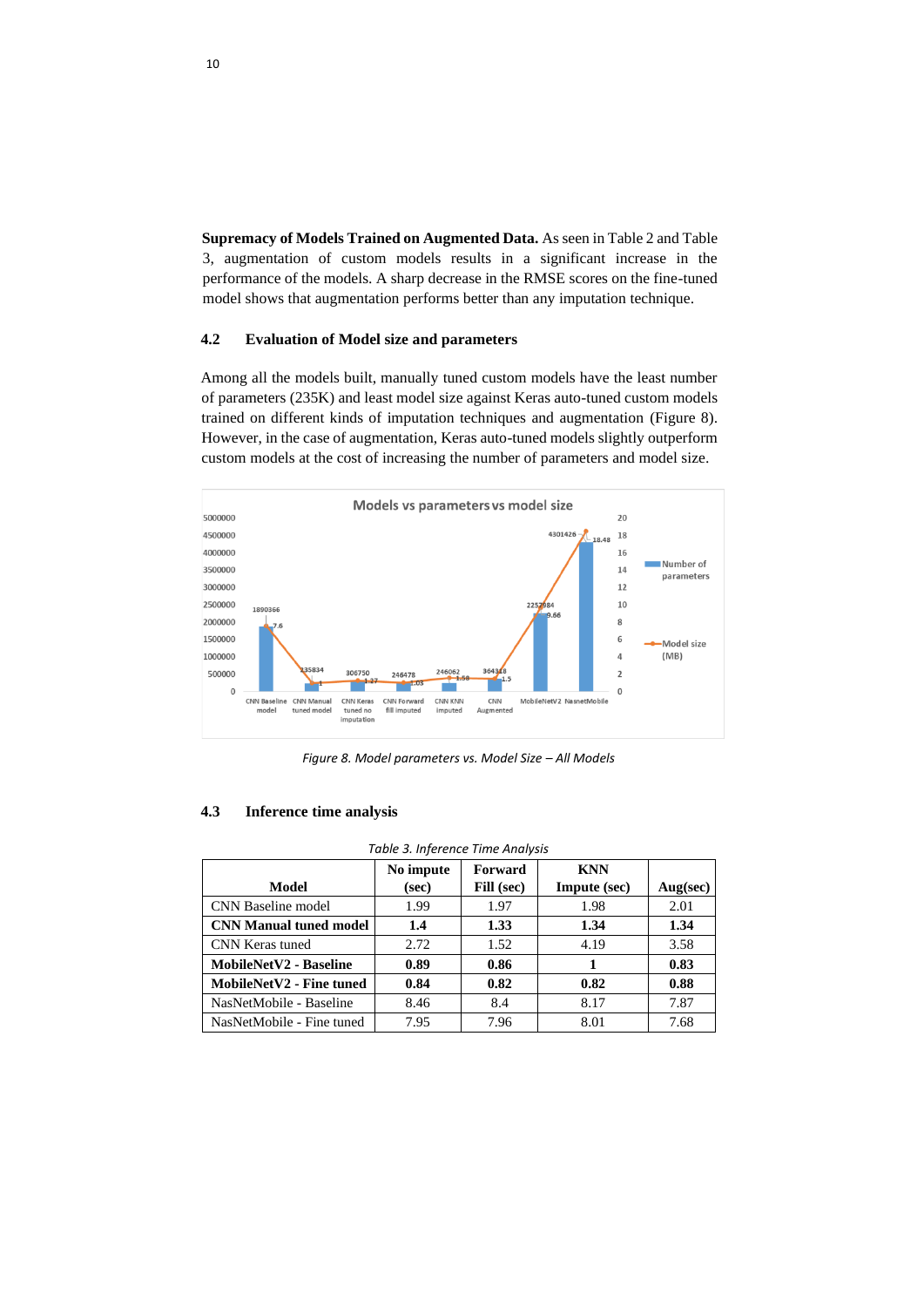The ultimate performance depends on the speed at which an inference can be made on the test dataset with the least computational requirements. Table 4 shows the inference time on 100 images by various models on a Colab CPU.

**Architectural efficiency in Inference Time**. The inference time of a model depends on both the number of parameters and the architecture. Among all models, MobileNetV2 has the quickest inference. The enormous training parameters (twice that of MobileNetV2) account for NASNetMobile's increased inference times. Manually tuned models come in second. In contrast to custom CNN models, MobileNetV2 has ten times the number of parameters and works two times faster. Augmentation does not affect the inference time in a regression scenario, as seen from the analysis.

## **4.4 Evaluation of Training Curves**

Training curves for various models are shown below to identify the best performing model in this scenario.

**MobileNetV2 vs NasnetMobile.** Figures 9 and 10 show that NASNetMobile has better training curves than MobileNetV2 architecture for all imputation techniques and augmentation. The better training curves may be attributed to higher parameters of NASNetMobile. However, when considering inference times, RMSE scores, and parameter counts, MobileNetV2 outperforms NASNetMobile.

**Manual Tuning vs. Keras autotuning**. Manually tuned models exhibit more reliable model fitting training curves than Keras auto-tuned models, as illustrated in Figure 11.



*Figure 9. MobileNetV2 - No impute, Forward Fill, KNN impute, Augmentation (Top to bottom)*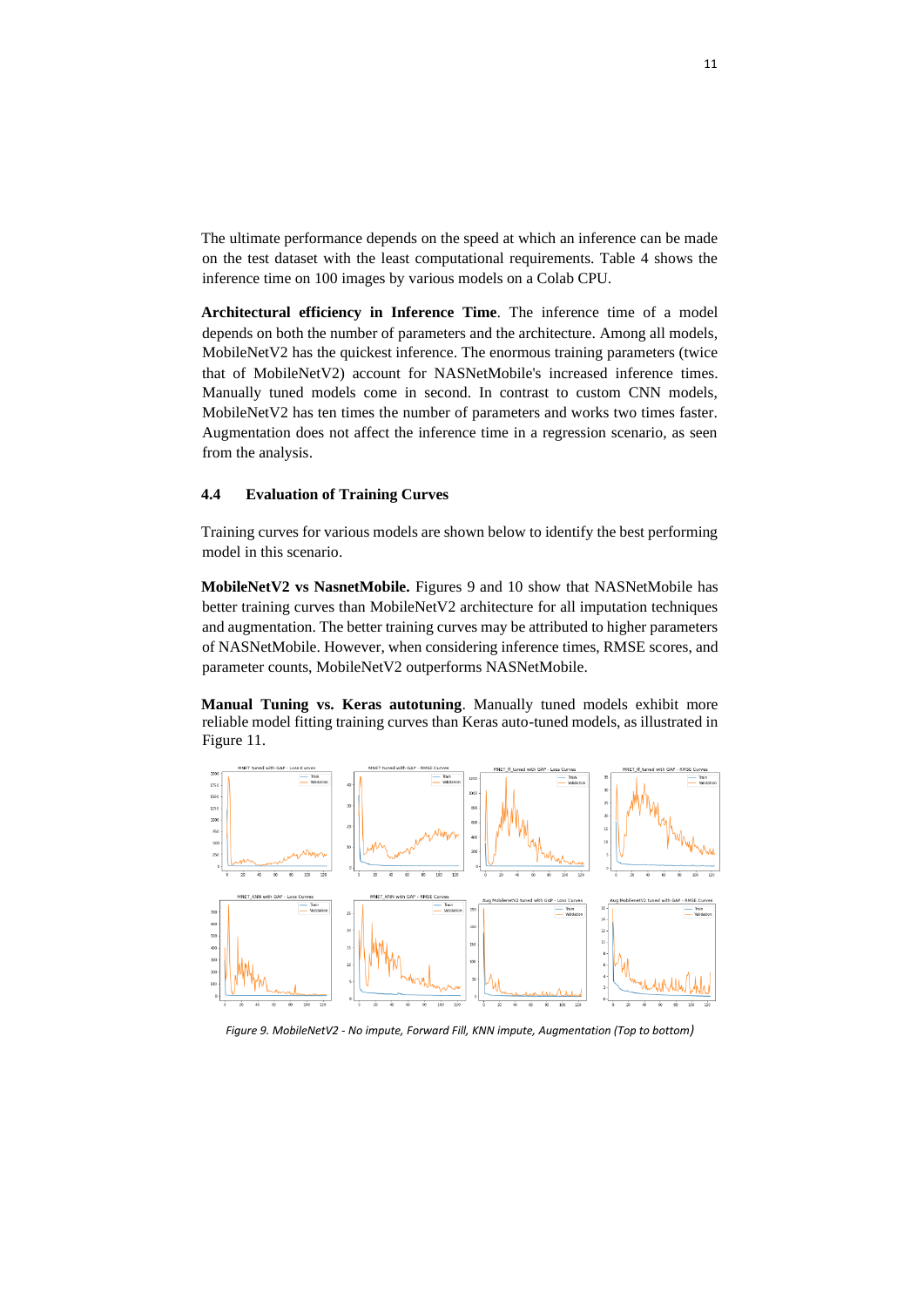

*Figure 10. NASNetMobile - No impute, Forward Fill, KNN impute, Augmentation (Top to Bottom)* 



*Figure 11. Custom CNN Manual Tuned (Left) Vs Custom CNN Keras Tuned (Right)* 



*Figure 12. Facial Key Point Predictions by CNN manual tuned/Keras auto-tuned, MobilenetV2 and NASNetMobile on Augmentation*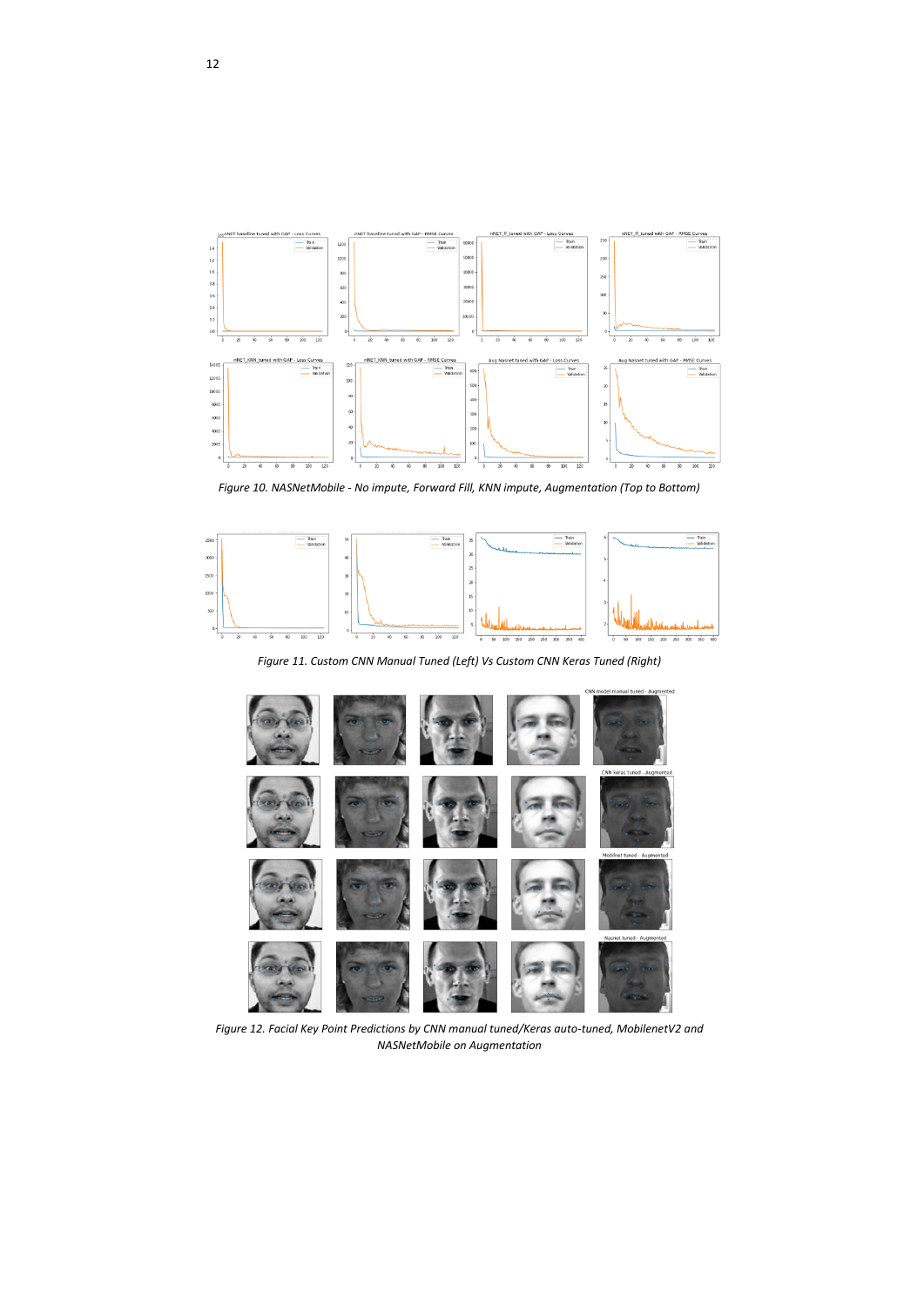## **4.5 Visualization of Test Images**

Figure 12 shows various augmented models' predictions of facial key points. Varying performances by different models are observed in the images below. However, the images only represent a sample of the total test dataset, and hence no meaningful conclusion can be drawn.

# **5 Conclusion**

In this work, we conducted experiments on the facial key point detection dataset by building custom CNN models optimized manually and using Keras fine-tuner. Further transfer learning architectures, non-finetuned and fine-tuned MobileNetV2 and NasNetMobile were used as baselines to evaluate custom-built CNN architecture. In addition, we compared the effectiveness of imputation and augmentation. The following are the conclusions of our work which can be summarized below.

- Manually optimized custom CNN models outperform or are comparable to auto tuned Keras optimized models. On the other hand, manually tuned custom CNN models may be ideal when considering training curves, model size, and model parameters.
- MobileNetV2 outperforms all other models with the fastest inference times but slightly compromises the model size and parameters.
- In both custom CNN and transfer learning models, augmented models have lower RMSE scores, proving that augmentation is superior to imputation.
- Furthermore, there is no significant difference in performance between baseline non-tuned and baseline completely fine-tuned models, demonstrating that transfer learning models must be fine-tuned selectively in terms of the number of layers for a given dataset.
- The experiments demonstrate that architectural efficiency significantly impacts model performance and inference time, as demonstrated by the MobileNetV2 architecture, which uses depth-wise separable convolutions.
- Moreover, our models have the lowest RMSE compared to other **state-ofthe-art architectures**  $([4], [10], [11], [12]$ ), and to our knowledge, this is one of the very few studies that evaluated models on size, inference time, parameters and RMSE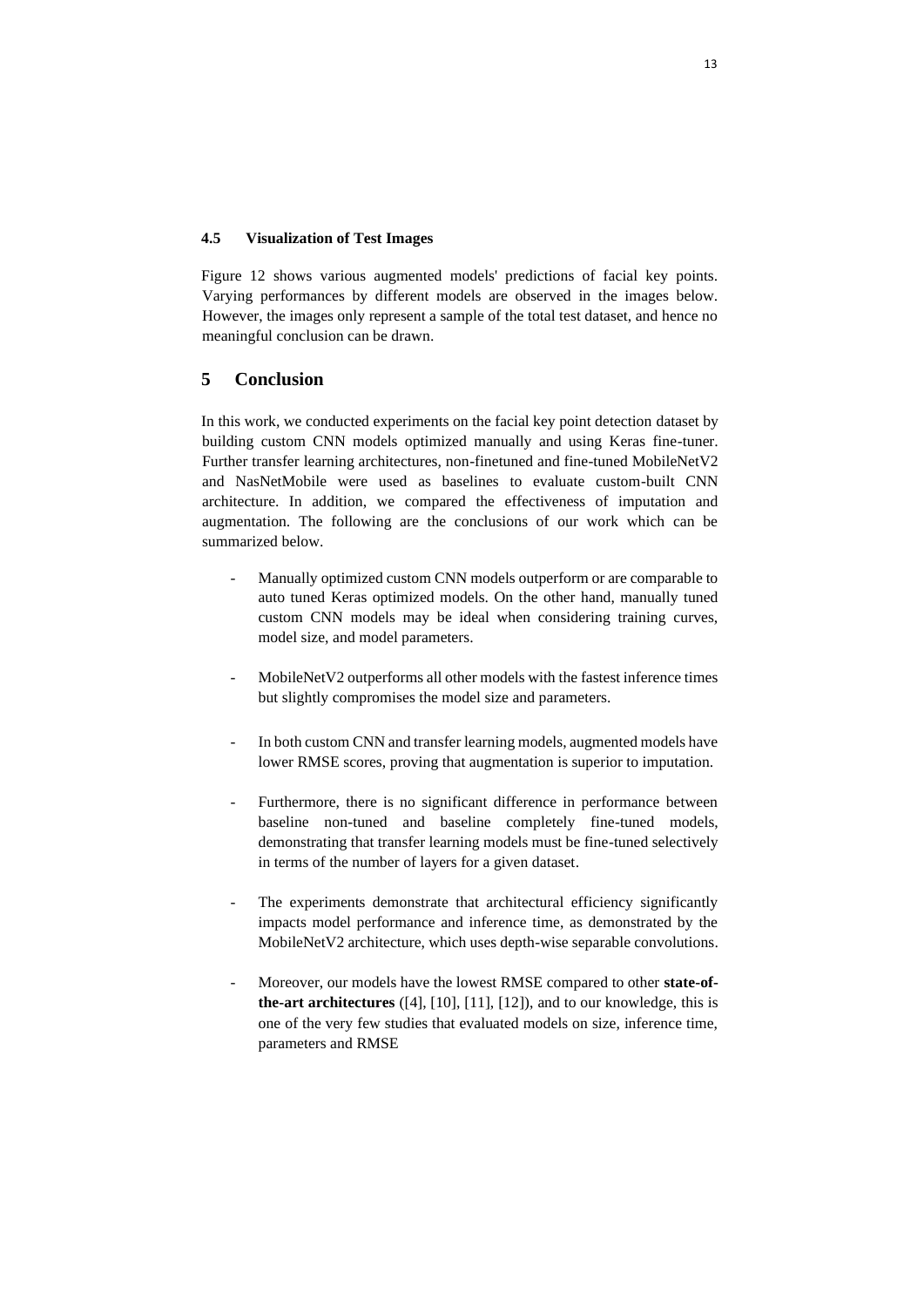## **6 References**

- [1] Y. Wu and Q. Ji, "Facial Landmark Detection: A Literature Survey," *International Journal of Computer Vision*, vol. 127, no. 2, pp. 115–142, Feb. 2019, doi: 10.1007/s11263-018-1097-z.
- [2] T. F. Cooles, G. J. Edwards, and C. J. Taylor, "Active appearance models," *IEEE Transactions on Pattern Analysis and Machine Intelligence*, vol. 23, no. 6, pp. 681–685, 2001, doi: 10.1109/34.927467.
- [3] A. Zadeh, Y. C. Lim, T. Baltrušaitis, and L.-P. Morency, "Convolutional Experts Constrained Local Model for 3D Facial Landmark Detection."
- [4] N. Agarwal, A. Krohn-Grimberghe, and R. Vyas, "Facial Key Points Detection using Deep Convolutional Neural Network - NaimishNet," pp. 1– 7, 2017, [Online]. Available: http://arxiv.org/abs/1710.00977
- [5] Z. Zhang, P. Luo, C. C. Loy, and X. Tang, "Facial Landmark Detection by Deep Multi-task Learning."
- [6] R. Ranjan, V. M. Patel, and R. Chellappa, "HyperFace: A Deep Multi-task Learning Framework for Face Detection, Landmark Localization, Pose Estimation, and Gender Recognition," Mar. 2016, [Online]. Available: http://arxiv.org/abs/1603.01249
- [7] X. Zhu, X. Liu, Z. Lei, and S. Z. Li, "Face Alignment in Full Pose Range: A 3D Total Solution," *IEEE Transactions on Pattern Analysis and Machine Intelligence*, vol. 41, no. 1, pp. 78–92, Jan. 2019, doi: 10.1109/TPAMI.2017.2778152.
- [8] J. Zhang, S. Shan, M. Kan, and X. Chen, "Coarse-to-Fine Auto-Encoder Networks (CFAN) for Real-Time Face Alignment."
- [9] C. Mao, "Facial Keypoints Detection with Inception Structure," pp. 3–5, 2016.
- [10] S. Wu, J. Xu, S. Zhu, and H. Guo, "A Deep Residual convolutional neural network for facial keypoint detection with missing labels," *Signal Processing*, vol. 144, pp. 384–391, Mar. 2018, doi: 10.1016/j.sigpro.2017.11.003.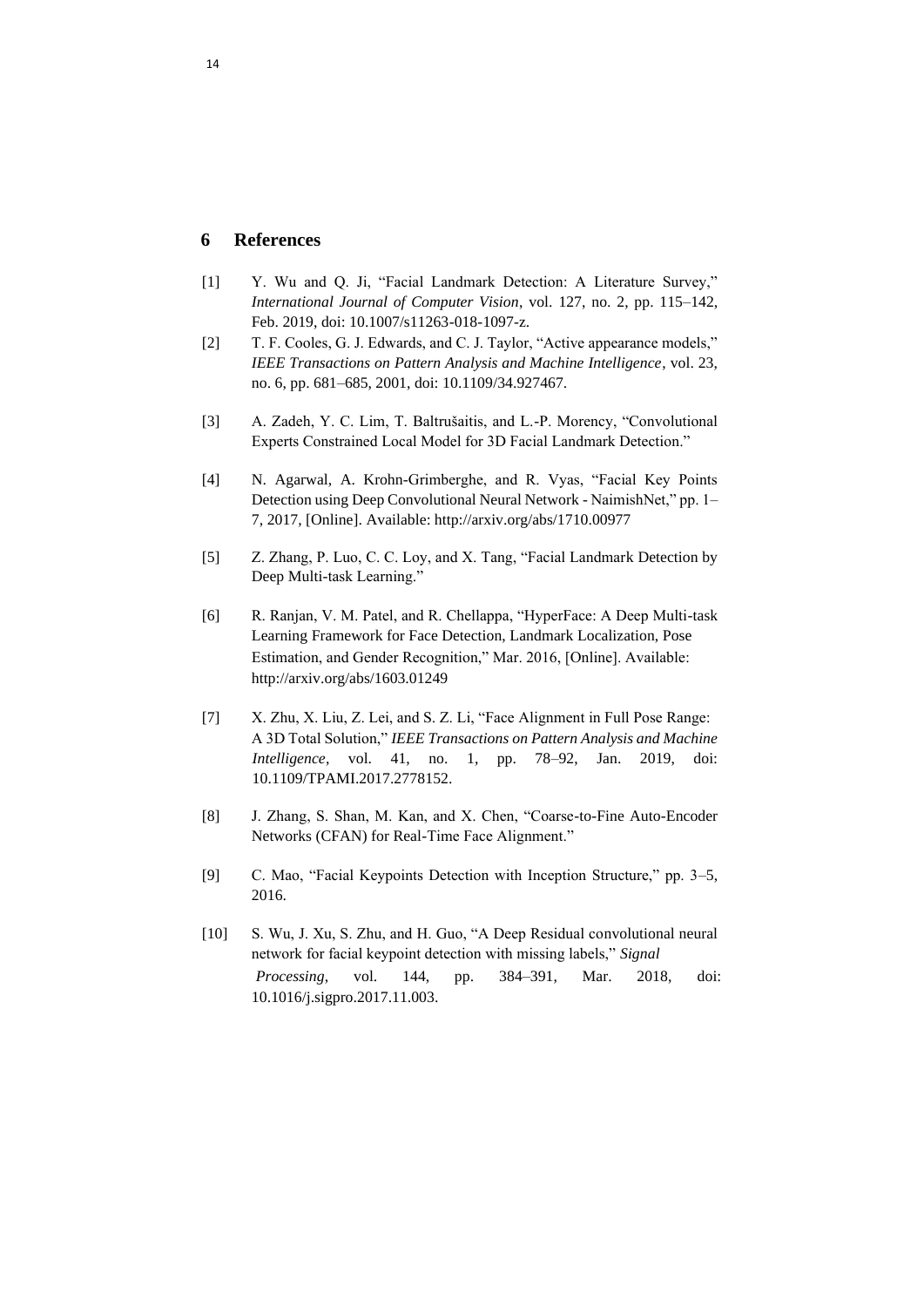- [11] S. Shi, "Facial Keypoints Detection," pp. 1–28, 2017, [Online]. Available: http://arxiv.org/abs/1710.05279
- [12] R. Gao, "Facial Keypoints Detection with Deep Learning," *Journal of Computers*, vol. 13, no. 12, pp. 1403–1410, 2018, doi: 10.17706/jcp.13.12.1403-1410.
- [13] "Introduction to the Keras Tuner| TensorFlow Core." https://www.tensorflow.org/tutorials/keras/keras\_tuner (accessed Nov. 24, 2020).
- [14] E. C. Too, L. Yujian, S. Njuki, and L. Yingchun, "A comparative study of fine-tuning deep learning models for plant disease identification," *Computers and Electronics in Agriculture*, vol. 161, pp. 272–279, Jun. 2019, doi: 10.1016/j.compag.2018.03.032.
- [15] A. G. Howard *et al.*, "MobileNets: Efficient Convolutional Neural Networks for Mobile Vision Applications," 2017, [Online]. Available: http://arxiv.org/abs/1704.04861
- [16] A. Michele, V. Colin, and D. D. Santika, "Mobilenet convolutional neural networks and support vector machines for palmprint recognition," in *Procedia Computer Science*, 2019, vol. 157, pp. 110–117. doi: 10.1016/j.procs.2019.08.147.
- [17] "Transfer Learning in Breast Mammogram Abnormalities Classification With Mobilenet and Nasnet."
- [18] B. Qin and D. Li, "Identifying facemask-wearing condition using image super-resolution with classification network to prevent COVID-19," *Sensors (Switzerland)*, vol. 20, no. 18, pp. 1–23, Sep. 2020, doi: 10.3390/s20185236.
- [19] R. J. Wang, X. Li, and C. X. Ling, "Pelee: A Real-Time Object Detection System on Mobile Devices," no. NeurIPS, pp. 1–10, 2018.
- [20] S. Ethiraj and B. K. Bolla, "Classification of Astronomical Bodies by Efficient Layer Fine-Tuning of Deep Neural Networks," *2021 5th Conference on Information and Communication Technology (CICT)*, 2021, pp. 1-6, doi: 10.1109/CICT53865.2020.9672430.